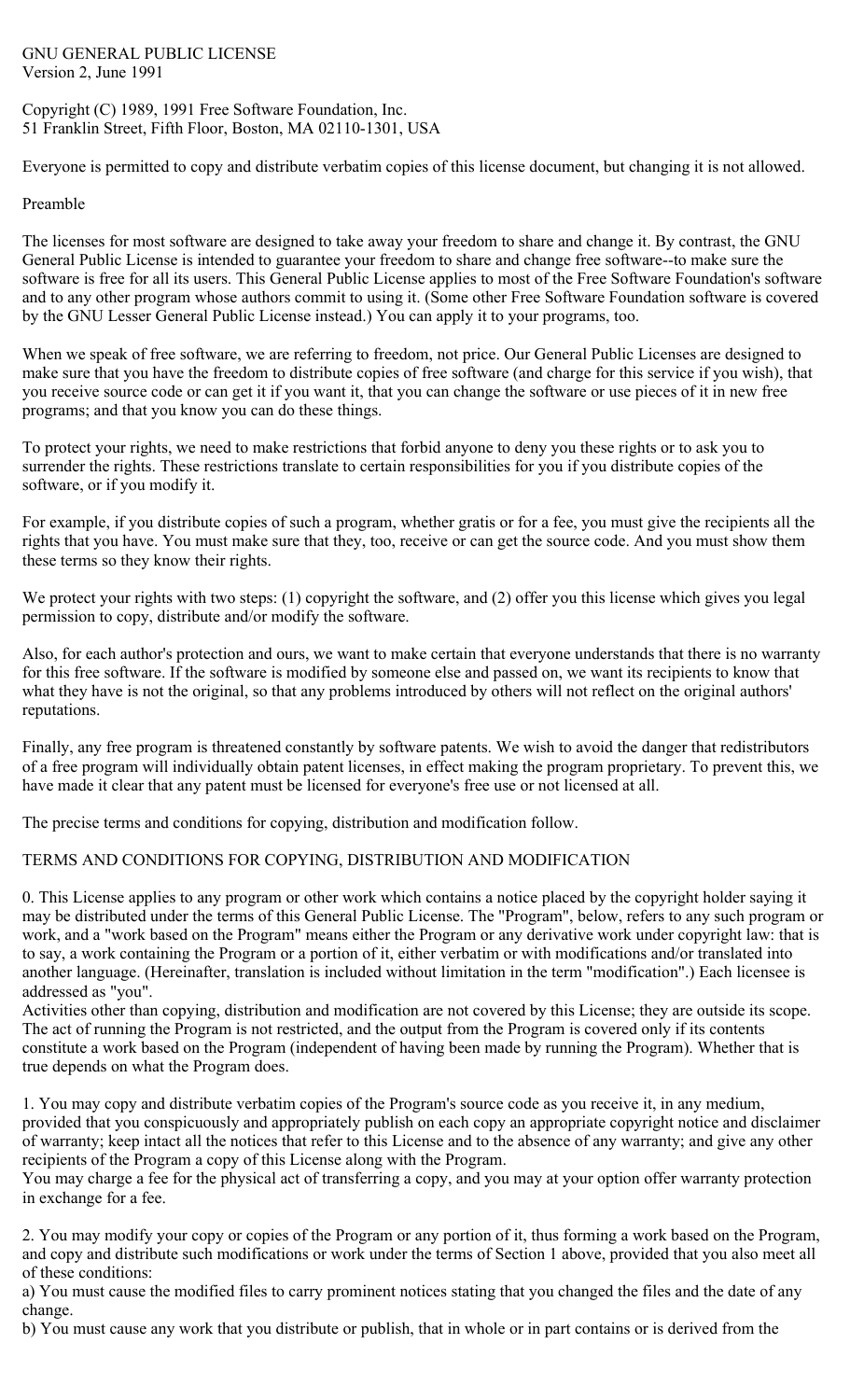Program or any part thereof, to be licensed as a whole at no charge to all third parties under the terms of this License. c) If the modified program normally reads commands interactively when run, you must cause it, when started running for such interactive use in the most ordinary way, to print or display an announcement including an appropriate copyright notice and a notice that there is no warranty (or else, saying that you provide a warranty) and that users may redistribute the program under these conditions, and telling the user how to view a copy of this License. (Exception: if the Program itself is interactive but does not normally print such an announcement, your work based on the Program is not required to print an announcement.)

These requirements apply to the modified work as a whole. If identifiable sections of that work are not derived from the Program, and can be reasonably considered independent and separate works in themselves, then this License, and its terms, do not apply to those sections when you distribute them as separate works. But when you distribute the same sections as part of a whole which is a work based on the Program, the distribution of the whole must be on the terms of this License, whose permissions for other licensees extend to the entire whole, and thus to each and every part regardless of who wrote it.

Thus, it is not the intent of this section to claim rights or contest your rights to work written entirely by you; rather, the intent is to exercise the right to control the distribution of derivative or collective works based on the Program.

In addition, mere aggregation of another work not based on the Program with the Program (or with a work based on the Program) on a volume of a storage or distribution medium does not bring the other work under the scope of this License.

3. You may copy and distribute the Program (or a work based on it, under Section 2) in object code or executable form under the terms of Sections 1 and 2 above provided that you also do one of the following:

a) Accompany it with the complete corresponding machine-readable source code, which must be distributed under the terms of Sections 1 and 2 above on a medium customarily used for software interchange; or,

b) Accompany it with a written offer, valid for at least three years, to give any third party, for a charge no more than your cost of physically performing source distribution, a complete machine-readable copy of the corresponding source code, to be distributed under the terms of Sections 1 and 2 above on a medium customarily used for software interchange; or,

c) Accompany it with the information you received as to the offer to distribute corresponding source code. (This alternative is allowed only for noncommercial distribution and only if you received the program in object code or executable form with such an offer, in accord with Subsection b above.)

The source code for a work means the preferred form of the work for making modifications to it. For an executable work, complete source code means all the source code for all modules it contains, plus any associated interface definition files, plus the scripts used to control compilation and installation of the executable. However, as a special exception, the source code distributed need not include anything that is normally distributed (in either source or binary form) with the major components (compiler, kernel, and so on) of the operating system on which the executable runs, unless that component itself accompanies the executable.

If distribution of executable or object code is made by offering access to copy from a designated place, then offering equivalent access to copy the source code from the same place counts as distribution of the source code, even though third parties are not compelled to copy the source along with the object code.

4. You may not copy, modify, sublicense, or distribute the Program except as expressly provided under this License. Any attempt otherwise to copy, modify, sublicense or distribute the Program is void, and will automatically terminate your rights under this License. However, parties who have received copies, or rights, from you under this License will not have their licenses terminated so long as such parties remain in full compliance.

5. You are not required to accept this License, since you have not signed it. However, nothing else grants you permission to modify or distribute the Program or its derivative works. These actions are prohibited by law if you do not accept this License. Therefore, by modifying or distributing the Program (or any work based on the Program), you indicate your acceptance of this License to do so, and all its terms and conditions for copying, distributing or modifying the Program or works based on it.

6. Each time you redistribute the Program (or any work based on the Program), the recipient automatically receives a license from the original licensor to copy, distribute or modify the Program subject to these terms and conditions. You may not impose any further restrictions on the recipients' exercise of the rights granted herein. You are not responsible for enforcing compliance by third parties to this License.

7. If, as a consequence of a court judgment or allegation of patent infringement or for any other reason (not limited to patent issues), conditions are imposed on you (whether by court order, agreement or otherwise) that contradict the conditions of this License, they do not excuse you from the conditions of this License. If you cannot distribute so as to satisfy simultaneously your obligations under this License and any other pertinent obligations, then as a consequence you may not distribute the Program at all. For example, if a patent license would not permit royalty-free redistribution of the Program by all those who receive copies directly or indirectly through you, then the only way you could satisfy both it and this License would be to refrain entirely from distribution of the Program.

If any portion of this section is held invalid or unenforceable under any particular circumstance, the balance of the section is intended to apply and the section as a whole is intended to apply in other circumstances.

It is not the purpose of this section to induce you to infringe any patents or other property right claims or to contest validity of any such claims; this section has the sole purpose of protecting the integrity of the free software distribution system, which is implemented by public license practices. Many people have made generous contributions to the wide range of software distributed through that system in reliance on consistent application of that system; it is up to the